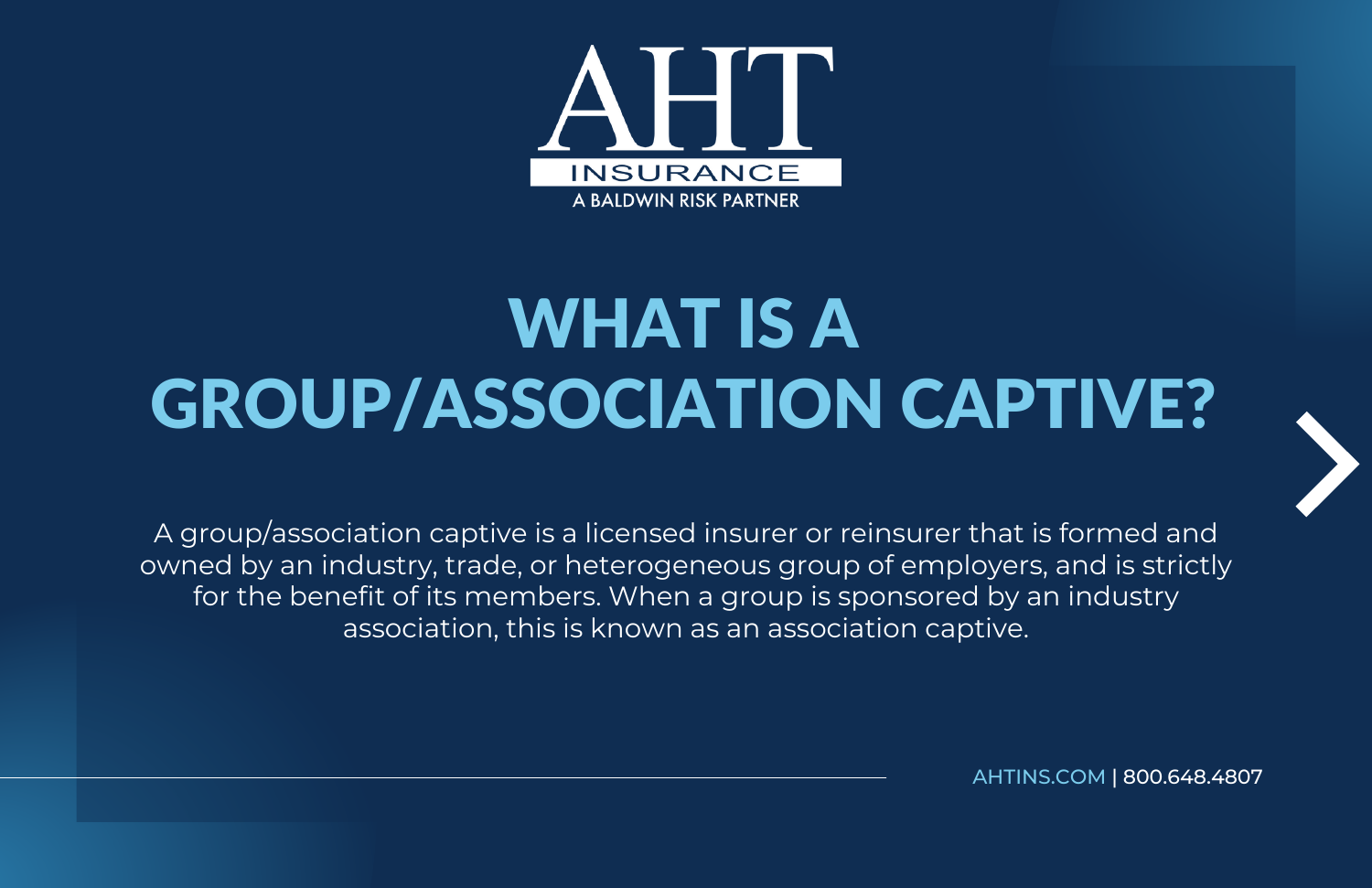

## BENEFITS OF ESTABLISHING A GROUP/ASSOCIATION CAPTIVE

Establishing a group captive insurance company provides the same benefits of single-captive insurance significant benefits to organizations and risk management professionals. Group or association captives provide a vehicle for members that may be too small to effectively assume a large risk position within their own single parent or sponsored captive arrangement to reap the benefits of captives. Participants in this type of captive can share or pool their insurance risks and efficiently spread the fixed costs of the captive among its many members.

[AHTINS.COM](https://www.ahtins.com/captive/) | 800.648.4807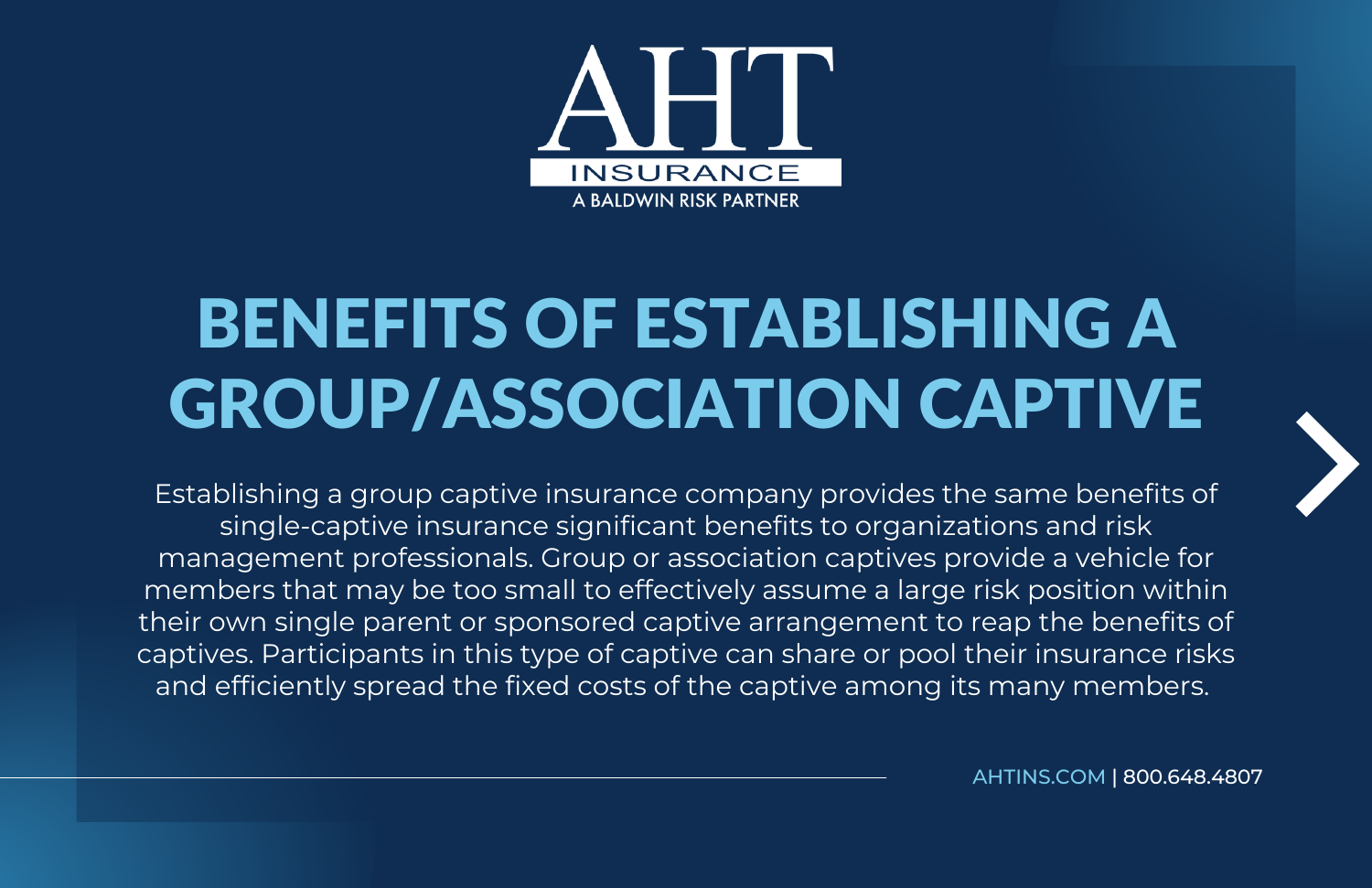

## ADVANTAGES OF GROUP/ASSOCIATION CAPTIVES INCLUDE:

- Mass purchasing power
- Reduced overhead  $\bullet$
- Improved loss forecasting and  $\bullet$ greater risk retention
- Return of profits in cost-effective manner
- Coverage tailored to meet specific needs
- Greater control over claims
- Control of cash flow
- Pricing stability, investment income, and underwriting profit
- Potential tax benefits
- Funding, underwriting and risk management flexibility
- Access to the reinsurance market